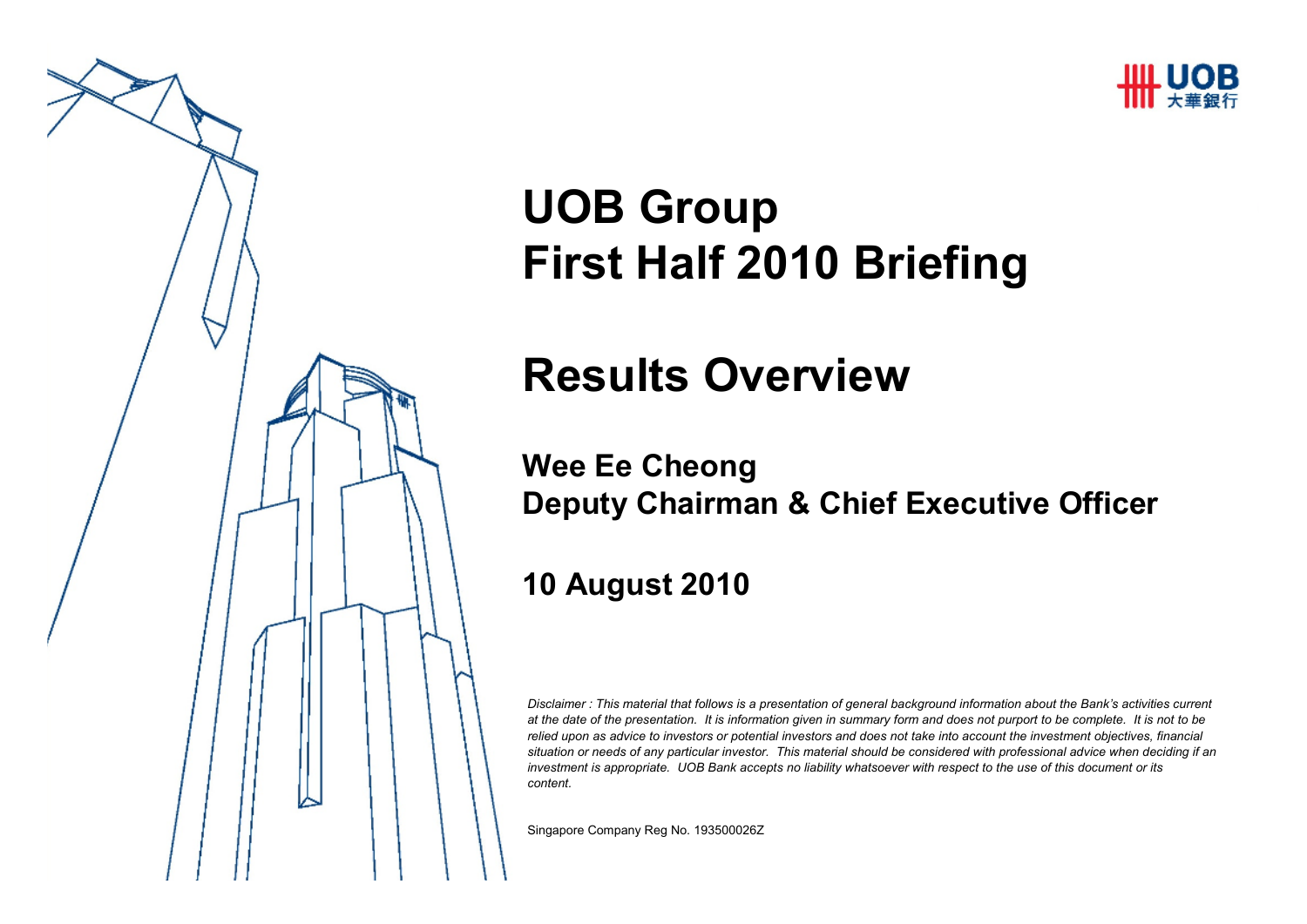

#### **Creditable Financial Performance**

| <b>Key Indicators</b>             | <b>1H10</b> | <b>1H09</b> | YoY<br><b>Change</b> | <b>2Q10</b> | <b>1Q10</b> | QoQ<br><b>Change</b> |
|-----------------------------------|-------------|-------------|----------------------|-------------|-------------|----------------------|
| <b>Net Profit After Tax (\$m)</b> | 1,302       | 880         | 48.0%                | 602         | 700         | $(14.1)\%$           |
| <b>Operating Profit (\$m)</b>     | 1,686       | 1,831       | (7.9)%               | 725         | 960         | $(24.4)\%$           |
| NIM $(\%)^*$                      | 2.19        | 2.38        | $(0.19)$ % pt        | 2.14        | 2.25        | $(0.11)\%$ pt        |
| Fee Income / Income (%)           | 20.6        | 16.4        | 4.2% pt              | 22.6        | <b>18.9</b> | $3.7%$ pt            |
| Expense / Income (%)              | 39.1        | 35.6        | 3.5% pt              | 42.7        | 36.1        | $6.6%$ pt            |
| ROE $(\%)^*$                      | <b>13.9</b> | 11.7        | $2.2%$ pt            | <b>13.0</b> | 14.2        | $(1.2)$ % pt         |

\* On annualised basis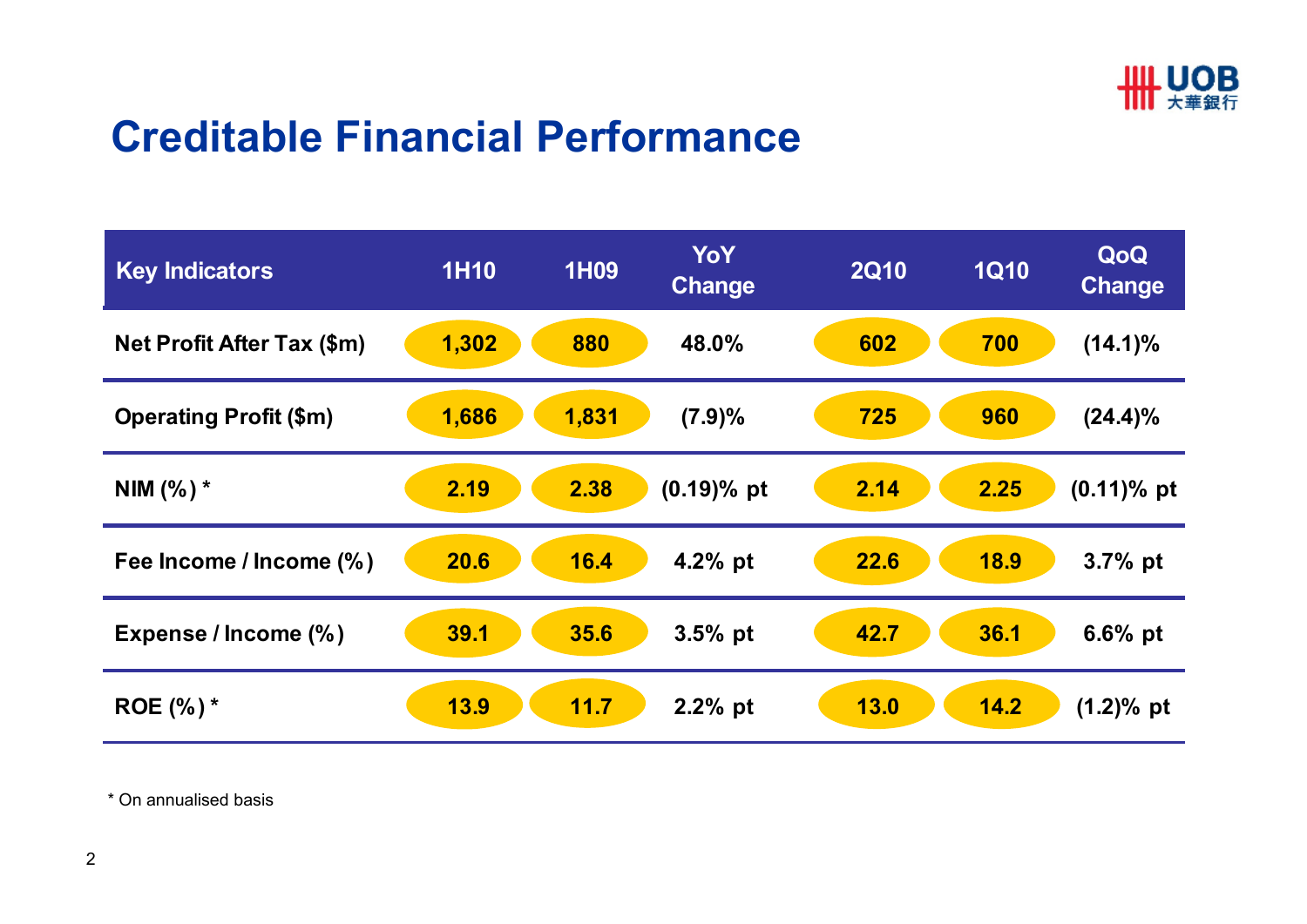

#### **Resilient Business Operations**

- $\blacksquare$  **Singapore operating profit down 11.8% as asset yields declined. Loans grew 2.7% YTD** 
	- **Remained one of the key players in housing loans**
	- **New business loans comprised mainly short-term working capital and trade facilities**
	- **Strengthen cross-selling efforts and fee income to offset competitive pressures on loan margins**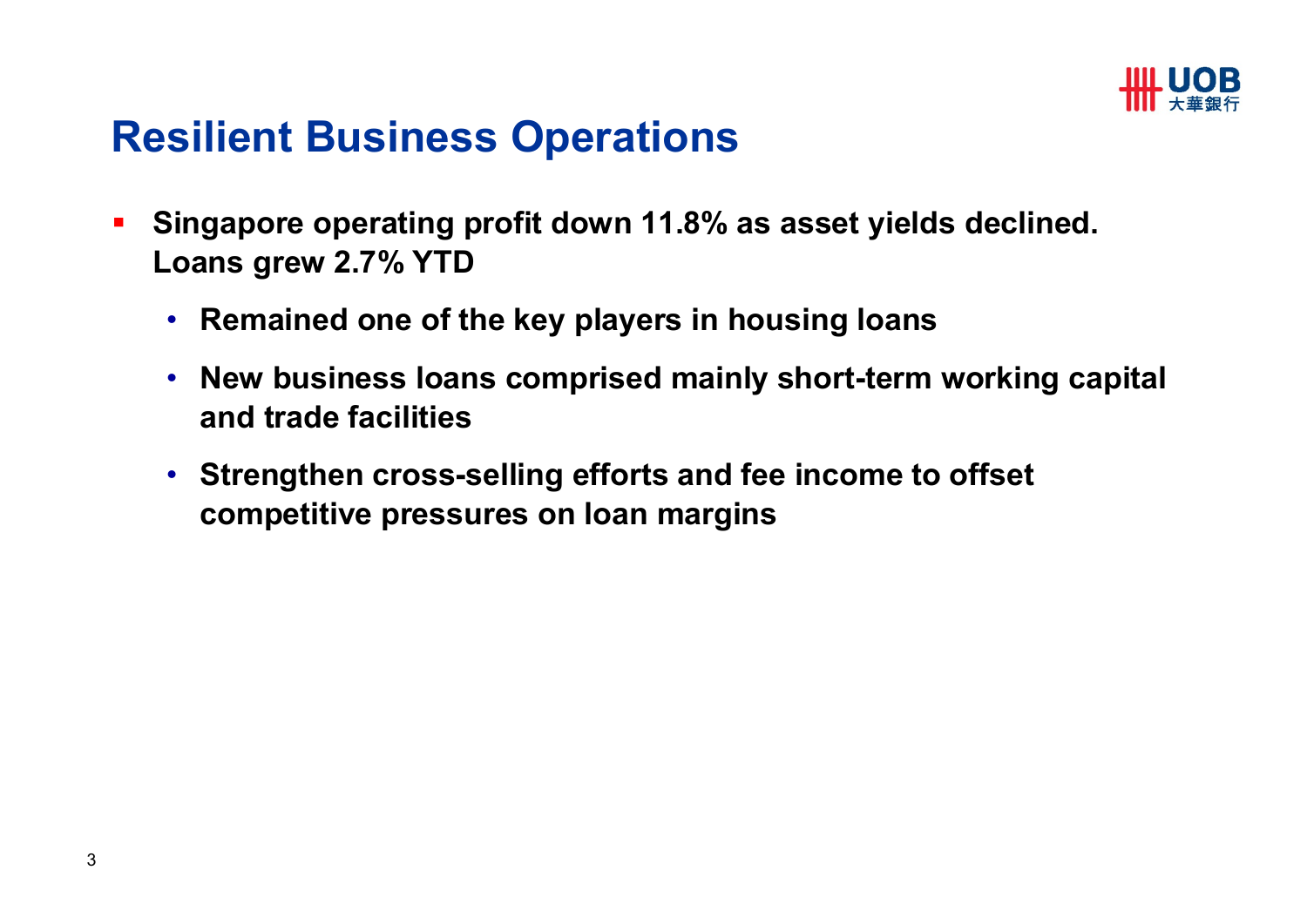

# **Resilient Business Operations (cont'd)**

- $\blacksquare$  **Sharpened focus on the region. Overseas operating profit contribution grew to 33.3% in 1H10. Loans grew 11.7% YTD in key regional markets**
	- **Malaysia** 
		- **Achieved good traction, remains a leader amongst foreign banks in target segments**
		- **Continue to grow market share in various consumer and SME segments. Engage top tier corporates with intra-regional needs**
	- **Thailand**
		- **Situation has stabilised. Thai economy remains resilient**
		- **Continue to participate in Thai growth story, especially in sectors that are recovering strongly**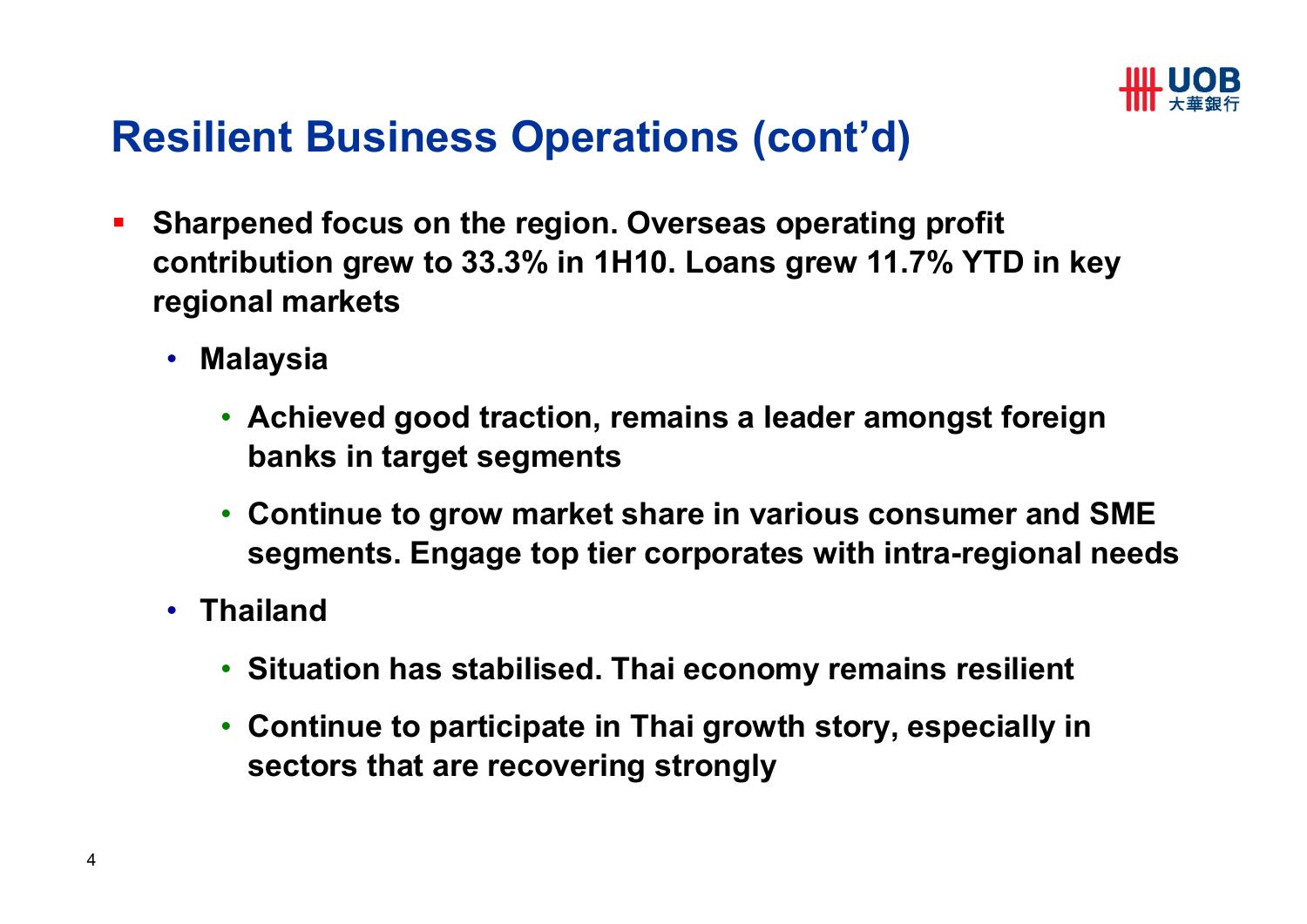

# **Resilient Business Operations (cont'd)**

- • **Indonesia** 
	- $\bullet$  **Benefitted from buoyant economic activity given foothold in SME banking**
	- **Continue building consumer banking platform to tap on growing affluence. Expect Indonesia to increase contribution in the medium term**
- $\bullet$  **China**
	- **In investment mode. Immediate priority to increase deposits base to fund assets growth**
	- • **Building for the future to participate in China's long term growth prospects**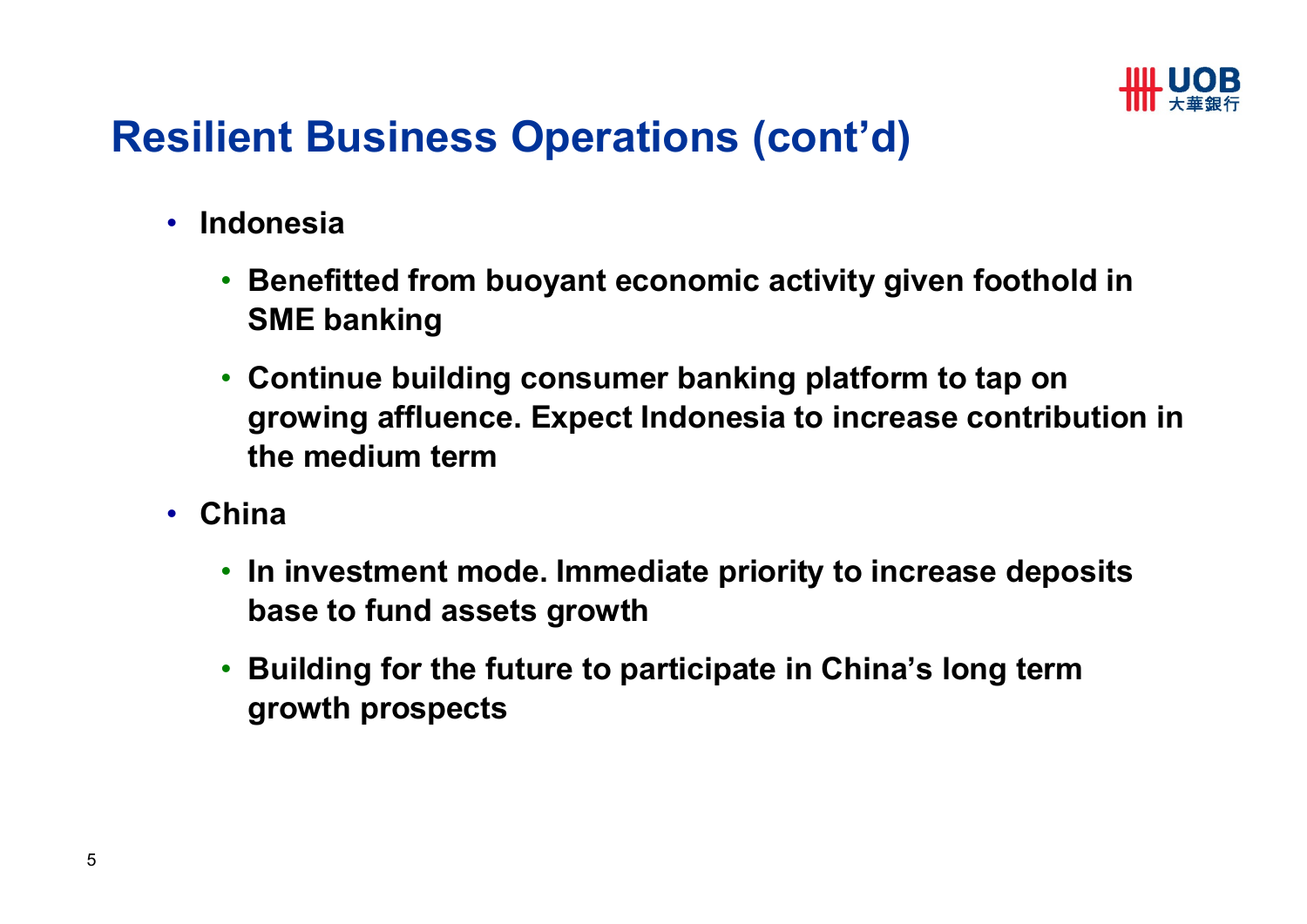

### **Strong Balance Sheet and Stable Funding**

- $\mathbf{r}$  **Strong balance sheet and capital position provide capacity and flexibility to grow. Resilient core business and capital management initiatives further strengthened capital base**
- $\blacksquare$ **Tier 1 and Total CAR rose to 15.1% and 20.1% respectively**
- $\blacksquare$  **AFS reserves recovered. Pared down bank debt securities and increased holdings of Asian corporate papers**
- $\mathcal{L}_{\mathcal{A}}$  **Comfortable with European exposure, with insignificant exposure to PIIGS**
- $\mathcal{L}_{\mathcal{A}}$ **Established MTN program to manage foreign currency needs**
- $\blacksquare$  **The Board declared an interim dividend of 20 cents per share. Application of scrip dividend scheme to interim dividend**